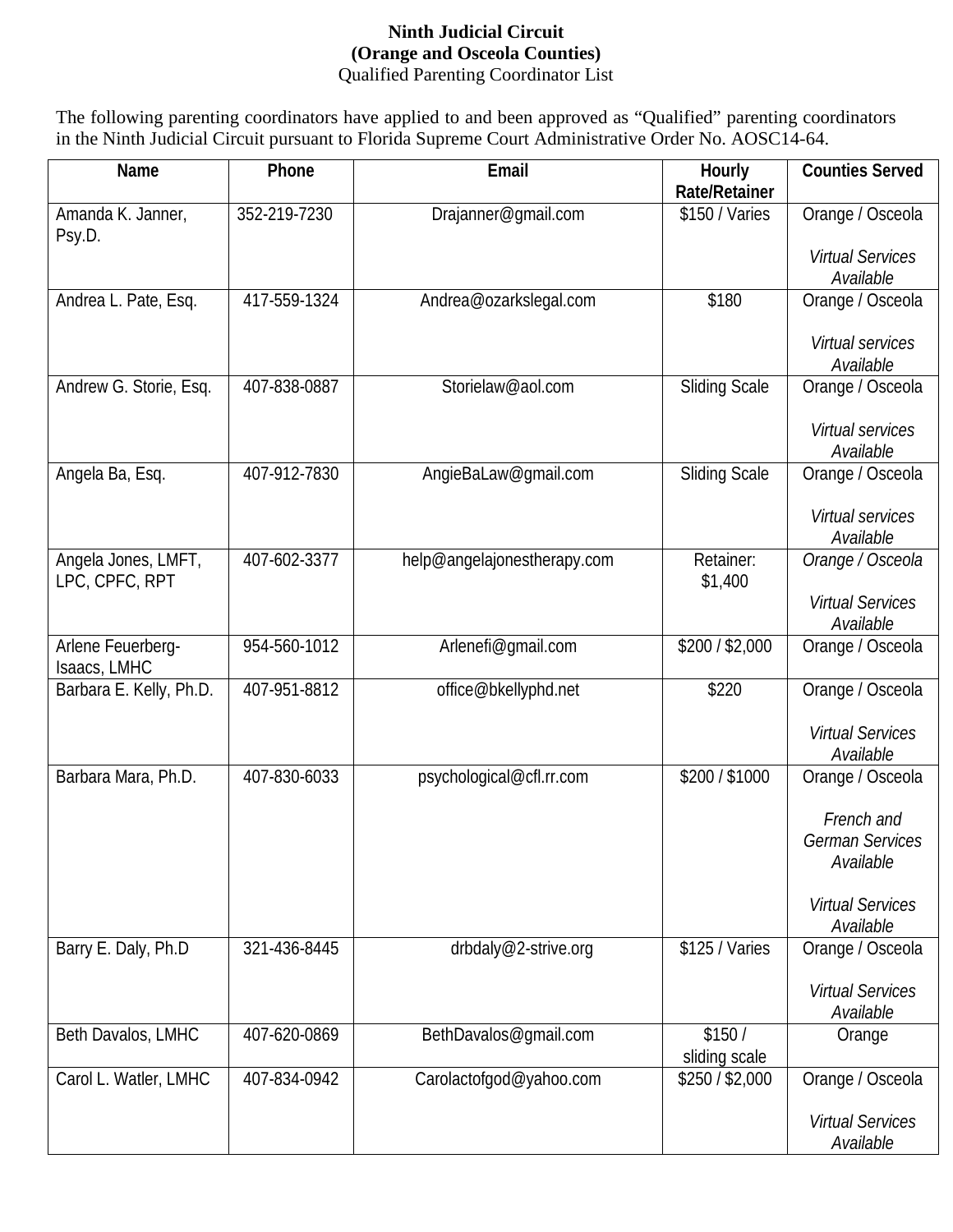| Christina Green, Esq.  | 407-574-8085 | christina@womensfamilylawfirm.com     | <b>Sliding Scale</b> | Orange / Osceola                     |
|------------------------|--------------|---------------------------------------|----------------------|--------------------------------------|
|                        |              |                                       |                      |                                      |
|                        |              |                                       |                      | <b>Virtual Services</b>              |
| Crystal Nicosia, LMHC  | 407-808-1900 | Crystalnicosia@gmail.com              | \$150/\$1,300        | Available<br>Orange / Osceola        |
|                        |              |                                       |                      |                                      |
|                        |              |                                       |                      | <b>Virtual Services</b>              |
|                        |              |                                       |                      | Available                            |
| Darlene B. Antonio,    | 407-475-1025 | Drantonio@cfl.rr.com                  | \$190/\$2,000        | Orange / Osceola                     |
| Ph.D.                  |              |                                       |                      |                                      |
|                        |              |                                       |                      | <b>Virtual Services</b>              |
|                        | 941-753-0064 |                                       | \$350                | Available                            |
| Debra Carter, Ph.D.    |              | Office@TheNCPC.com                    |                      | Orange / Osceola                     |
|                        |              |                                       |                      | <b>Virtual Services</b>              |
|                        |              |                                       |                      | Available                            |
| Ernest W. Reilly, LCSW | 407-644-5437 | Ewrcounseling@msn.com                 | \$170/\$1,000        | Orange / Osceola                     |
| Harvey M. Alper, Esq.  | 407-869-0900 | Alperlaw@aol.com                      | \$250 / \$1,500      | Orange / Osceola                     |
| Irwin I. Isaacs, LMHC  | 954-655-0777 | lisaacs18@gmail.com                   | \$200/\$2,000        | Orange / Osceola                     |
| John Grbac, Psy.D.     | 407-447-5437 | OrlandoPsychologyAssociates@gmail.com | $$220/$ \$3,000      | Orange / Osceola                     |
|                        |              | or DrJohnGrbac@msn.com                |                      | <b>Virtual Services</b>              |
|                        |              |                                       |                      | Available                            |
| Karen L. Feliciano,    | 321-689-5697 | KFeliciano68@gmail.com                | \$200/\$2,000        | Orange / Osceola                     |
| <b>LMHC</b>            |              |                                       |                      |                                      |
|                        |              |                                       |                      | Spanish Services                     |
|                        |              |                                       |                      | Available                            |
|                        |              |                                       |                      |                                      |
|                        |              |                                       |                      | <b>Virtual Services</b><br>Available |
| Kathleen Coughlin,     | 386-449-8600 | info@oceanvistacounsel.com            | \$200.00             | Orange / Osceola                     |
| <b>LCSW</b>            |              |                                       |                      |                                      |
|                        |              |                                       |                      | Spanish, Russian                     |
|                        |              |                                       |                      | and Portuguese                       |
|                        |              |                                       |                      | Services Available                   |
|                        |              |                                       |                      |                                      |
|                        |              |                                       |                      | <b>Virtual Services</b><br>Available |
| Kathy Lee, LMHC        | 407-745-4334 | ETS_2014@yahoo.com                    | \$150 / \$2,000      | Orange / Osceola                     |
| Kathy Macchione        | 863-207-4402 | kathy@mccmediation.com                | \$200/\$2,000        | Orange                               |
| Leggett, LMHC          |              |                                       |                      |                                      |
| Linda Mesing Cook, MS  | 321-274-2224 | Linda@LindaMesingCook.com             | \$150 / \$1,500      | Orange / Osceola                     |
|                        |              |                                       |                      |                                      |
|                        |              |                                       |                      | <b>Virtual Services</b>              |
| Matthew W. Smith,      | 407-415-7701 | Msmith@noeticcounseling.com           | <b>Sliding Scale</b> | Available<br>Orange                  |
| Esq., LMHC             |              |                                       |                      |                                      |
| Nadine A. Brown, Esq.  | 407-678-2224 | Esquirebrown@nadinebrownpa.com        | \$250/\$2,000        | Orange                               |
|                        |              |                                       |                      |                                      |
|                        |              |                                       |                      | <b>Virtual Services</b>              |
|                        |              |                                       |                      | Available                            |
|                        |              |                                       |                      |                                      |
|                        |              |                                       |                      |                                      |